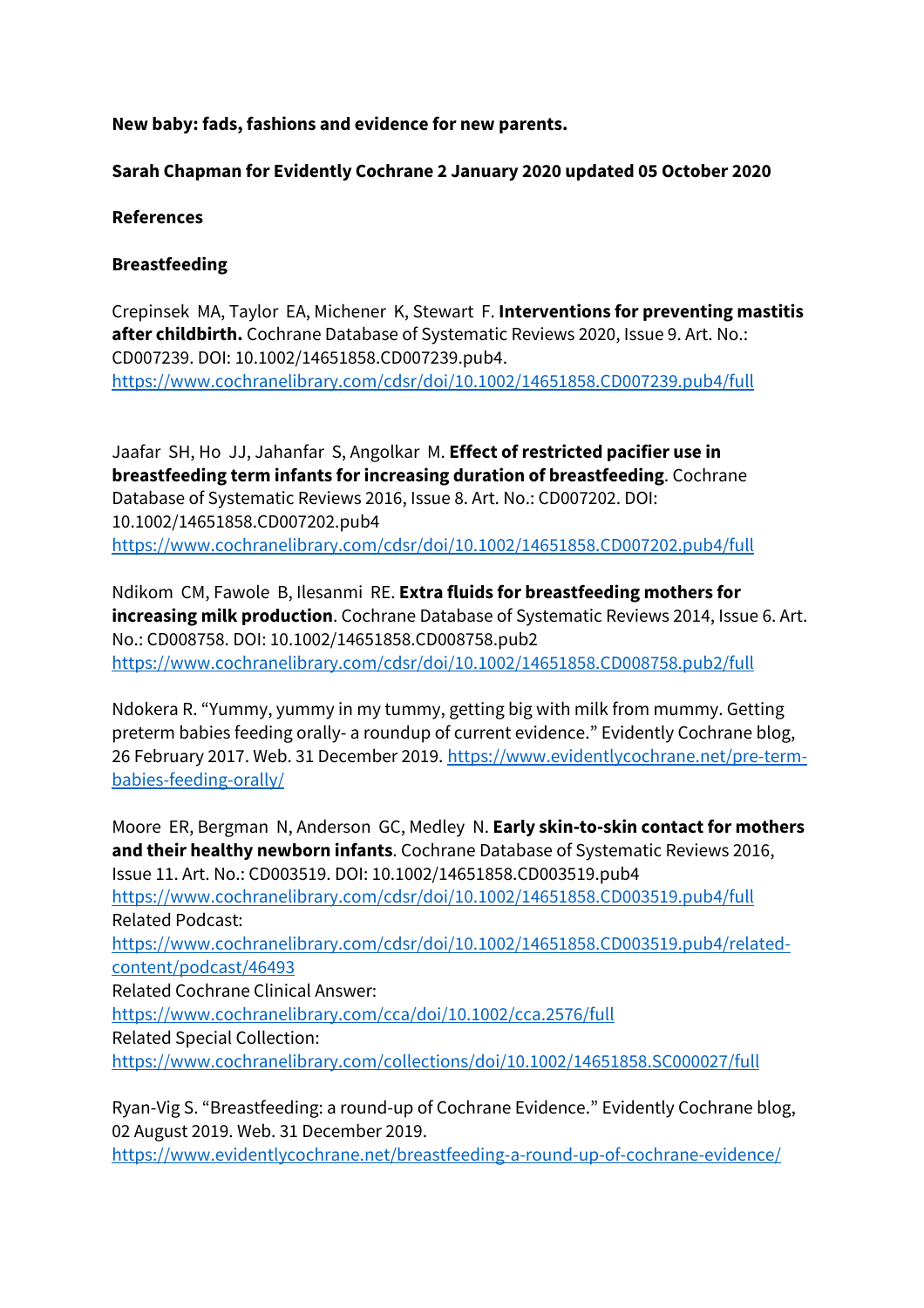Unicef United Kingdom. "The Baby Friendly Initiative: Breastfeeding in the UK." 2019. Web. 2 January 2020.https://www.unicef.org.uk/babyfriendly/about/breastfeeding-in-theuk/

World Health Organization and United Nations Children's Fund. *Baby Friendly Hospital Initiative Revised, Updated and Expanded for Integrated Care*. Geneva: World Health Organization, 2009.

Zakarija-Grkovic I, Stewart F. **Treatments for breast engorgement during lactation**. *Cochrane Database of Systematic Reviews* 2020, Issue 9. Art. No.: CD006946. DOI: 10.1002/14651858.CD006946.pub4 https://www.cochranelibrary.com/cdsr/doi/10.1002/14651858.CD006946.pub4/full

# **Colic**

Biagioli E, Tarasco V, Lingua C, Moja L, Savino F. **Pain**-**relieving agents for infantile colic.** Cochrane Database of Systematic Reviews 2016, Issue 9. Art. No.: CD009999. DOI: 10.1002/14651858.CD009999.pub2 https://www.cochranelibrary.com/cdsr/doi/10.1002/14651858.CD009999.pub2/full

Dobson D, Lucassen PLBJ, Miller JJ, Vlieger AM, Prescott P, Lewith G. **Manipulative therapies for infantile colic.** Cochrane Database of Systematic Reviews 2012, Issue 12. Art. No.: CD004796. DOI: 10.1002/14651858.CD004796.pub2 https://www.cochranelibrary.com/cdsr/doi/10.1002/14651858.CD004796.pub2/full

Gordon M, Biagioli E, Sorrenti M, Lingua C, Moja L, Banks SSC, Ceratto S, Savino F. **Dietary modifications for infantile colic.** Cochrane Database of Systematic Reviews 2018, Issue 10. Art. No.: CD011029. DOI: 10.1002/14651858.CD011029.pub2 https://www.cochranelibrary.com/cdsr/doi/10.1002/14651858.CD011029.pub2/full

Gordon M, Gohil J, Banks SSC. **Parent training programmes for managing infantile colic.** Cochrane Database of Systematic Reviews 2019, Issue 12. Art. No.: CD012459. DOI: 10.1002/14651858.CD012459.pub2.

https://www.cochranelibrary.com/cdsr/doi/10.1002/14651858.CD012459.pub2/full

Ong TG, Gordon M, Banks SSC, Thomas MR, Akobeng AK. **Probiotics to prevent infantile colic.** Cochrane Database of Systematic Reviews 2019, Issue 3. Art. No.: CD012473. DOI: 10.1002/14651858.CD012473.pub2.

https://www.cochranelibrary.com/cdsr/doi/10.1002/14651858.CD012473.pub2/full Related Cochrane Clinical Answers:

https://www.cochranelibrary.com/cca/doi/10.1002/cca.2516/full

**Gastro-oesophageal reflux**